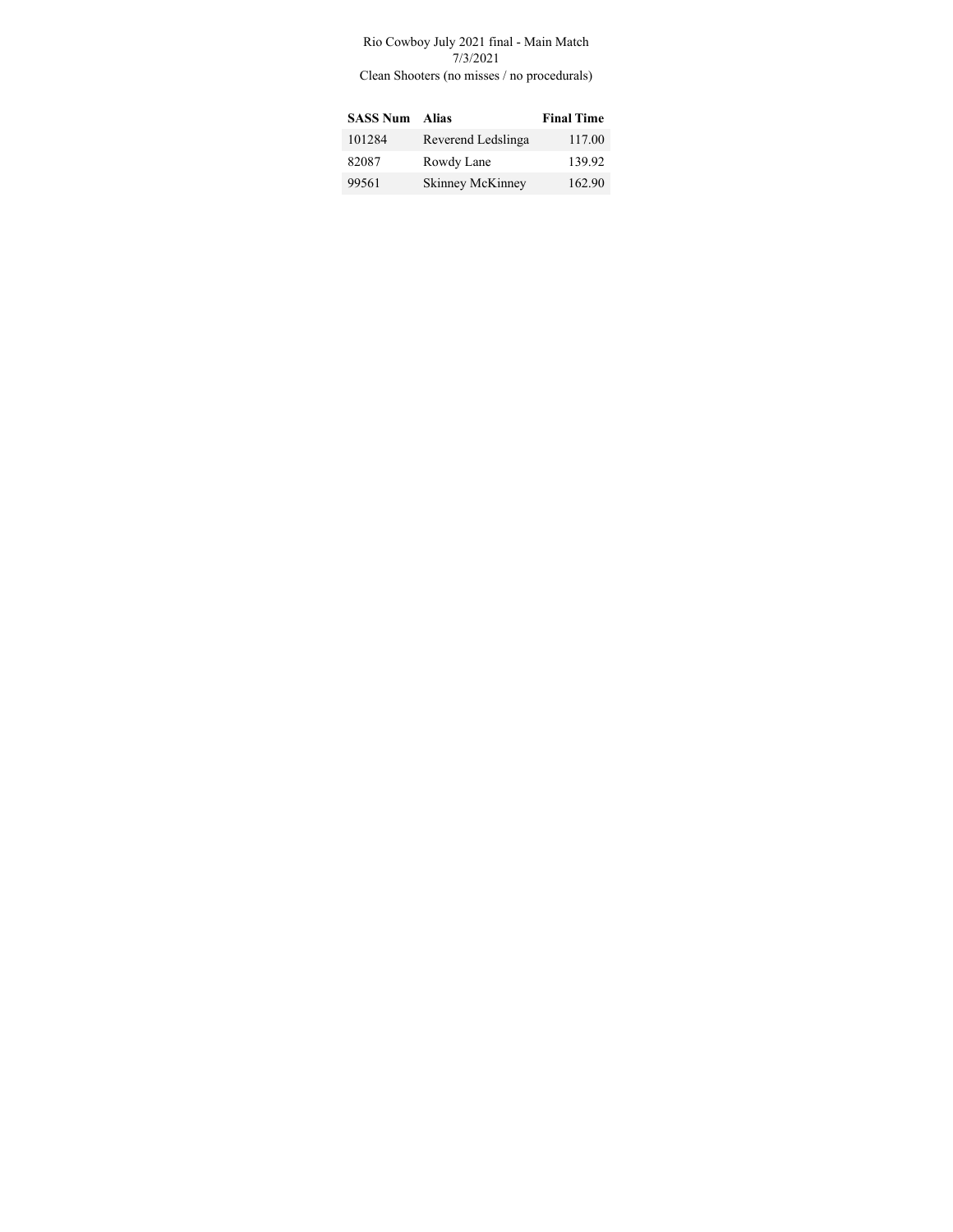## Rio Cowboy July 2021 final - Main Match 7/3/2021 Detailed Match Results (by time)

| Match  |                        |                 | Final  |      |       |              |                                  | Stage 1       |                 |                |                 |                | Stage 2        |       |      |                   |                |                 | Stage 3        |           |                |                |                 | Stage 4        |                         |                |                   |                 |                 | Stage 5         |                       |      |                |                 |                                        | Stage 6  |       |                |
|--------|------------------------|-----------------|--------|------|-------|--------------|----------------------------------|---------------|-----------------|----------------|-----------------|----------------|----------------|-------|------|-------------------|----------------|-----------------|----------------|-----------|----------------|----------------|-----------------|----------------|-------------------------|----------------|-------------------|-----------------|-----------------|-----------------|-----------------------|------|----------------|-----------------|----------------------------------------|----------|-------|----------------|
| Finish | <b>Alias</b>           | <b>Category</b> | Time   | Rank | Raw   | М            |                                  | $P$   B   Fin | Rank            | Raw            | М               | P              | B              | Fin   | Rank | Raw               | M              | P               |                | $B$   Fin | Rank           | Raw            | M               | P              | $B \mid Fin$            | Rank           | Raw               | M               |                 |                 | $P$ B Fin             | Rank | Raw            | M               | P                                      | <b>B</b> | Fin   | Rank           |
|        | Reverend Ledslinga     | <b>SH</b>       | 117.00 | 6    | 17.78 | $\mathbf{0}$ | 0 <sup>10</sup>                  | 17.78         |                 | $19.73 \mid 0$ |                 | $\Omega$       | $\overline{0}$ | 19.73 |      | 22.18             | $\overline{0}$ | $\overline{0}$  | $\overline{0}$ | 22.18     |                | 22.93          | $\vert 0 \vert$ | $\Omega$       | 22.93                   |                | 18.82             | $\overline{0}$  | 0 <sup>10</sup> |                 | 18.82                 |      | 15.56          | $\Omega$        | $\begin{array}{c c} 0 & 0 \end{array}$ |          | 15.56 |                |
|        | 2 Rowdy Lane           | CB              | 139.92 | 15   | 20.25 |              | $\epsilon$<br>$\Omega$           | 20.25         | 2               | 23.06          | $\overline{0}$  | $\Omega$       | $\Omega$       | 23.06 |      | $23.15 \mid 0$    |                | - 0             | ΙO             | 23.15     | $\overline{2}$ | $2439$ 0       |                 | $\Omega$       | 24.39                   | $\mathcal{L}$  | 23.84             | $\Omega$        | 0 <sup>10</sup> |                 | 23.84                 |      | 25.23          |                 | 0 <sup>1</sup>                         |          | 25.23 |                |
|        | 3 Etta Mae             | LH              | 153.98 | 25   | 22.26 |              | $\Omega$                         | 27.26         | 5               | 24.06          | $\overline{0}$  | $\Omega$       | $\Omega$       | 24.06 |      | 26.49             | $\overline{0}$ | $\overline{0}$  | $\perp$ 0      | 26.49     | $\overline{A}$ | $25.38 \mid 0$ |                 | $\theta$       | 25.38                   | $\overline{4}$ | 24.22             |                 | 0 <sup>10</sup> |                 | 29.22                 |      | 21.57          | $\Omega$        | $0\mid 0$                              |          | 21.57 |                |
|        | 4   Skinney McKinney   | MW              | 162.90 | 28   | 23.63 |              |                                  | 23.63         |                 | 28.26          | $\overline{0}$  | $\Omega$       |                | 28.26 |      | $27.53 \mid 0$    |                | $\Omega$        | $\perp$ 0      | 27.53     |                | $24.16 \mid 0$ |                 | $\theta$       | 24.16                   | $\overline{2}$ | 24.66             | $\theta$        | 0 <sup>10</sup> |                 | 24.66                 |      | 34.66          |                 | $0\mid 0$                              |          | 34.66 |                |
|        | 5   Kenny Reds         | CAB             | 171.94 | 34   | 26.44 |              |                                  | 31.44         | 8               | 26.92 0        |                 | $\Omega$       | $\theta$       | 26.92 |      | 30.28             | $\overline{0}$ | $\overline{0}$  |                | 30.28     |                | $29.26 \mid 0$ |                 | $\Omega$       | 29.26                   | .5             | 24.30             | $\Omega$        | 0 <sup>1</sup>  |                 | 24.30                 |      | 24.74          |                 | $0 \mid 0$                             |          | 29.74 | $\overline{5}$ |
|        | 6 Colt Laredo          | MD              | 179.74 | 34   | 24.77 |              |                                  | 29.77         |                 | 24.37          | $\Omega$        | $\Omega$       | $\Omega$       | 24.37 |      | 25.00             | $\overline{0}$ | - 0             |                | 25.00     | $\overline{3}$ | 30.46          |                 | $\theta$       | 35.46                   | 8              | 23.30             | $\theta$        | 0 <sup>10</sup> |                 | 23.30                 |      | 21.84          |                 | 0 <sup>1</sup>                         |          | 41.84 |                |
|        | 7 Flying W Ramrod      | <b>BW</b>       | 180.09 | 34   | 25.74 |              | $\Omega$                         | 25.74         |                 | 33.31          |                 | $\overline{0}$ | $\overline{0}$ | 38.31 |      | 29.08             | $\overline{0}$ | $\overline{0}$  |                | 29.08     | 6              | $31.50 \mid 0$ |                 | $\Omega$       | 31.50                   | 6              | 26.66             | $\Omega$        | 0 <sup>1</sup>  |                 | 26.66                 | 6    | 28.80          |                 | $0 \mid 0$                             |          | 28.80 |                |
|        | 8   AZ Beancounter     | <b>SV</b>       | 226.88 | 57   | 36.43 |              | $\overline{0}$<br>$\Omega$       | 36.43         | 9               | 34.87          |                 |                |                | 44.87 | -11  | $40.85 \mid 0$    |                | $\Omega$        | $\overline{0}$ | 40.85     | 10             | 35.77          | $\overline{0}$  | $\Omega$       | 35.77                   | 9              | 32.14             | $\Omega$        |                 |                 | 0 0 32.14             |      | 31.82          |                 | 0 <sup>1</sup>                         |          | 36.82 |                |
|        | 9   Katie Lawless      | LW              | 243.00 | 63   | 33.61 |              | 0 <sup>10</sup>                  | 38.61         | 10              | 29.97          | $\overline{0}$  | $\Omega$       | $\Omega$       | 29.97 |      | 54.86             |                | 0 <sup>1</sup>  |                | 59.86     | 16             | $37.25 \mid 0$ |                 |                | 37.25<br>0 <sup>1</sup> | 11             | $32.12 \mid 0$    |                 |                 |                 | 0 0 32.12             |      | 40.19          |                 | $0 \mid 0$                             |          | 45.19 | 11             |
|        | 10   Dusty K-Bar       | GF              | 250.07 | 61   | 28.28 |              | l 0<br>$\eta$                    | 28.28         | 6               | 53.04          | $\overline{0}$  | $\Omega$       | $^+$ 0         | 53.04 | 14   | 30.36             | $\overline{0}$ | - 0             |                | 30.36     | 8              | $33.04 \mid 0$ |                 | $\Omega$       | 33.04                   |                | 38.95             | $\overline{2}$  |                 | $\vert 0 \vert$ | 58.95                 | 14   | 36.40          | $\overline{2}$  | $0 \mid 0$                             |          | 46.40 | 12             |
|        | 11 Cactus Wen          | ES              | 278.27 | 68   | 47.30 | 2            | 0 <sup>10</sup>                  | 57.30         | 15              | 38.47          | $\vert 0 \vert$ | $\Omega$       | $\overline{0}$ | 38.47 | 9    | $47.99 \mid 0$    |                | $\overline{0}$  | $\vert 0$      | 47.99     |                | 37.17          | $\vert 0 \vert$ | $\overline{0}$ | 37.17                   | 10             | $45.95 \mid 3$    |                 |                 |                 | $0 \mid 0 \mid 60.95$ | 15   | 36.39          | $\overline{0}$  | 0 <sup>1</sup>                         |          | 36.39 |                |
|        | 12   Paca McMasteers   | <b>SV</b>       | 280.91 | 73   | 44.40 | $\Omega$     | $\overline{0}$<br>$\overline{0}$ | 44.40         | 11              | 48.57          | $\overline{0}$  | $\Omega$       | $\Omega$       | 48.57 | 13   | $40.60 \,   \, 0$ |                | 0 <sup>10</sup> |                | 40.60     | 9              | $43.58 \mid 0$ |                 | $\Omega$       | 43.58                   | 12             | $45.92 \,   \, 0$ |                 | 0 <sup>10</sup> |                 | 45.92                 | 12   | 42.84          | $\mathcal{R}$   | 0 <sup>1</sup>                         |          | 57.84 | 16             |
|        | 13   Superstition Slim | MD              | 301.26 | 79   | 40.82 |              | $\Omega$                         | 55.82         | 14              | $46.44 \mid 0$ |                 |                | 0 <sup>0</sup> | 46.44 | 12   | 49.25             | 2              | 0 <sup>10</sup> |                | 59.25     | 15             | $46.92 \mid 0$ |                 | $\Omega$       | 46.92                   | 14             | 44.31             | $\overline{0}$  |                 |                 | 0 0 44.31             | 11   | 38.52          | $\vert 2 \vert$ | $0 \mid 0$                             |          | 48.52 | 13             |
|        | 14   Blindman          | <b>SD</b>       | 304.91 | 80   | 45.38 |              | $\vert 0$<br>$\Omega$            | 45.38         | 13              | 48.41          | $\vert 2 \vert$ | $\Omega$       | $\overline{0}$ | 58.41 | 15   | 48.52   0         |                | 0 <sup>10</sup> |                | 48.52     | 12             | 51.62          |                 | $\bf{0}$       | 56.62                   | 16             | 44.15             | $\overline{0}$  |                 |                 | 0 0 44.15             | 10   | 51.83          |                 | $\vert 0 \vert 0 \vert$                |          | 51.83 | 14             |
|        | 15   Hoopsnake LaVache | GF              | 308.80 | 78   | 55.05 |              | $\Omega$<br>$\perp$ 0            | 60.05         | 16              | 45.09          | $\vert$ 3       |                | 0 <sup>1</sup> | 60.09 | 16   | $56.50 \mid 0$    |                | 0 <sup>1</sup>  |                | 56.50     | 14             | 41.32          |                 | $\overline{0}$ | 46.32                   | 13             | 41.24             | $\vert 2 \vert$ |                 |                 | 0 0 51.24             | 13   | $34.60 \mid 0$ |                 | $0 \mid 0$                             |          | 34.60 | 6              |
|        | 16   Bitterroot Beaver | <b>LSD</b>      | 337.75 | 81   | 39.59 |              | $\overline{0}$<br>$\Omega$       | 44.59         | 12 <sup>2</sup> | 40.91          | $\Omega$        | $\Omega$       | $\Omega$       | 40.91 | 10   | 51.96             | $\mathbf{0}$   | 0               | $\overline{0}$ | 51.96     | 13             | $47.18$ 0      |                 | $\Omega$       | 47.18                   | 15             | 68.72             | 6               | 0 <sup>10</sup> |                 | 98.72                 | 16   | 49.39          |                 | $0 \mid 0$                             |          | 54.39 | 15             |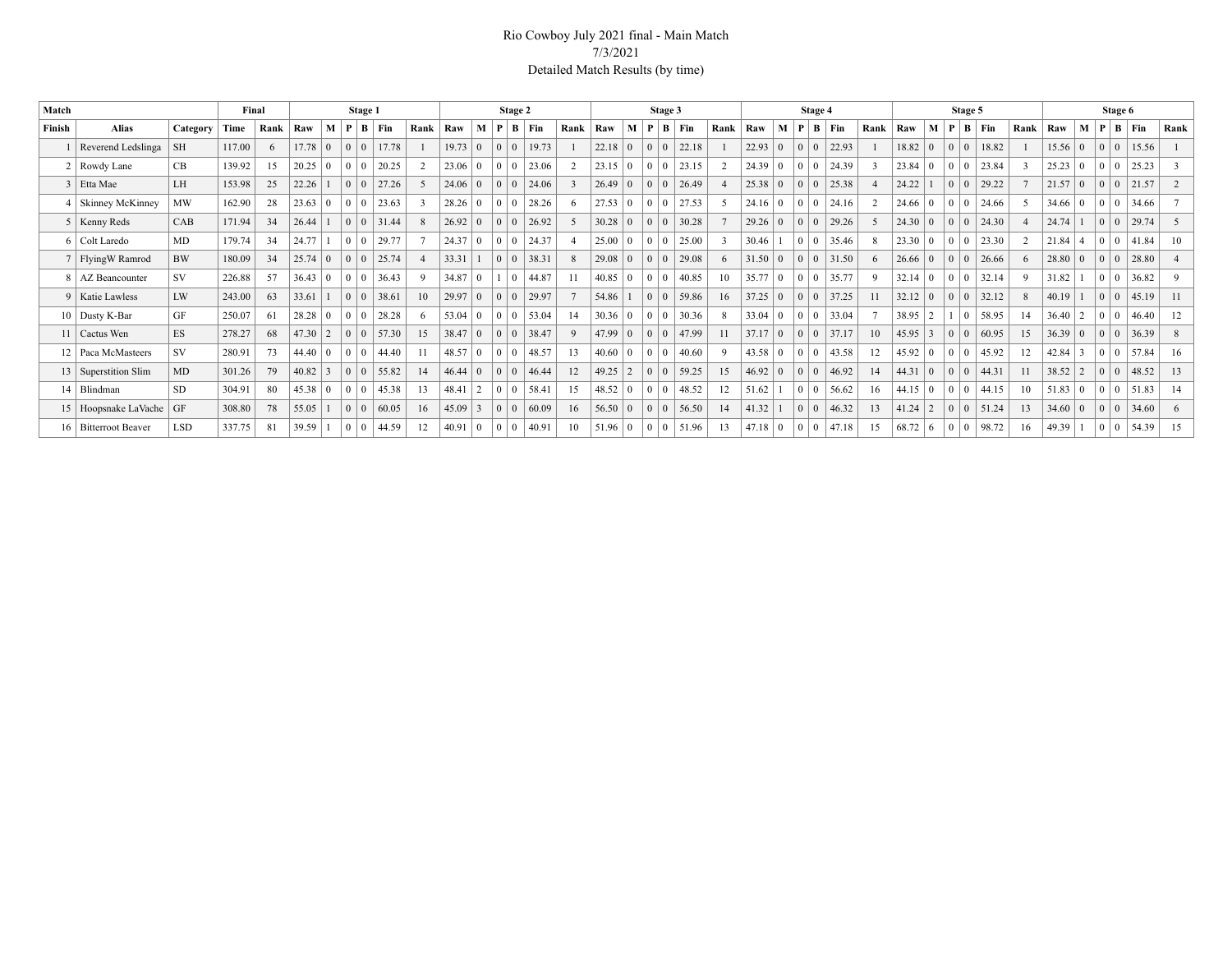## Rio Cowboy July 2021 final - Main Match 7/3/2021 Match Results (category by time)

B-Western

| Match  |                          |           | Final  |      |       | Stage 1 |       | Stage 2 |       | Stage 3 | Stage 4    |      | Stage 5 |      |       | Stage 6 |
|--------|--------------------------|-----------|--------|------|-------|---------|-------|---------|-------|---------|------------|------|---------|------|-------|---------|
| Finish | Alias<br><b>Category</b> |           | Time   | Rank | Fin   | Rank    | Fin   | Rank    | Fin   | Rank    | <b>Fin</b> | Rank | Fin     | Rank | Fin   | Rank    |
|        | Flying W Ramrod          | <b>BW</b> | 180.09 | 34   | 25.74 |         | 38.31 |         | 29.08 |         | 31.50      |      | 26.66   |      | 28.80 |         |

Cattle Baron (75+)

| Match  |                          |     | Final  |      | Stage 1 |      |       | Stage 2 |       | Stage 3 | Stage 4 |      | Stage 5 |      |       | Stage 6 |
|--------|--------------------------|-----|--------|------|---------|------|-------|---------|-------|---------|---------|------|---------|------|-------|---------|
| Finish | Alias<br><b>lategory</b> |     | Time   | Rank | Fin     | Rank | Fin   | Rank    | Fin   | Rank    | Fin     | Rank | Fin     | Rank | Fin   | Rank    |
|        | Kenny Reds               | CAB | 171.94 | 34   | 31.44   |      | 26.92 |         | 30.28 |         | 29.26   | ~    | 24.30   |      | 29.74 |         |

Cowboy (any age)

| Match  |                          |    | Final  |                   | Stage 1 |                |       | Stage 2 |               | Stage 3 | Stage 4 |      |       | Stage 5 |                 | Stage 6     |
|--------|--------------------------|----|--------|-------------------|---------|----------------|-------|---------|---------------|---------|---------|------|-------|---------|-----------------|-------------|
| Finish | Alias<br><b>lategory</b> |    | Time   | Rank              | Fin     | Rank           | Fin   | Rank    | Fin           | Rank    | Fin     | Rank | Fin   | Rank    | Fin             | $Rank \,  $ |
|        | Rowdy Lane               | CB | 139.92 | $\epsilon$<br>ı J | 20.25   | $\overline{ }$ | 23.06 | ∼       | 2215<br>23.15 | ∼       | 24.39   |      | 23.84 |         | 2522<br>ر ے. رے |             |

Duelist

| Match  |                   |          | Final  |      | Stage 1 |                             |       | Stage 2             |       | Stage 3    | Stage 4 |      |       | Stage 5 |       | Stage 6 |
|--------|-------------------|----------|--------|------|---------|-----------------------------|-------|---------------------|-------|------------|---------|------|-------|---------|-------|---------|
| Finish | Alias             | Category | Time   | Rank | Fin     | Rank                        | Fin   | Rank                | Fin   | Rank       | Fin     | Rank | Fin   | Rank    | Fin   | Rank    |
|        | Colt Laredo       | MD       | 179.74 | 34   | 29.77   |                             | 24.37 |                     | 25.00 |            | 35.46   |      | 23.30 |         | 41.84 | 10      |
| ∸      | Superstition Slim | MD       | 301.26 | 70   | 55.82   | $\boldsymbol{\vartriangle}$ | 46.44 | 1 <sub>2</sub><br>∸ | 59.25 | - 7<br>ر د | 46.92   | 14   | 44.31 |         | 48.52 |         |

Elder Statesman (70+)

| Match  |                          |    | Final  |      |       | Stage 1        |       | Stage 2 |       | Stage 3 | Stage 4                         |      |       | Stage 5 |       | Stage 6 |
|--------|--------------------------|----|--------|------|-------|----------------|-------|---------|-------|---------|---------------------------------|------|-------|---------|-------|---------|
| Finish | Alias<br><b>Category</b> |    | Time   | Rank | Fin   | Rank           | Fin   | Rank    | Fin   | Rank    | Fin                             | Rank | Fin   | Rank    | Fin   | Rank    |
|        | Cactus Wen               | ES | 278.27 | 68   | 57.30 | 1 <sub>c</sub> | 38.47 |         | 47.99 |         | 1 <sub>7</sub><br>$\sim$ $\sim$ | 10   | 60.95 |         | 36.39 |         |

Gunfighter

| Match  |                   |                 | Final  |      | Stage 1 |      | Stage 2 |      |       | <b>Stage 3</b> | Stage 4 |      |       | <b>Stage 5</b> |       | Stage 6 |
|--------|-------------------|-----------------|--------|------|---------|------|---------|------|-------|----------------|---------|------|-------|----------------|-------|---------|
| Finish | Alias             | <b>Category</b> | Time   | Rank | Fin     | Rank | Fin     | Rank | Fin   | Rank           | Fin     | Rank | Fin   | Rank           | Fin   | Rank    |
|        | Dusty K-Bar       | GF              | 250.07 | 61   | 28.28   |      | 53.04   | 14   | 30.36 | O              | 33.04   | −    | 58.95 |                | 46.40 | ∸       |
|        | Hoopsnake LaVache | GF              | 308.80 | 78   | 60.05   | .6   | 60.09   | 16   | 56.50 | $\overline{4}$ | 46.32   |      | 0.24  |                | 34.60 |         |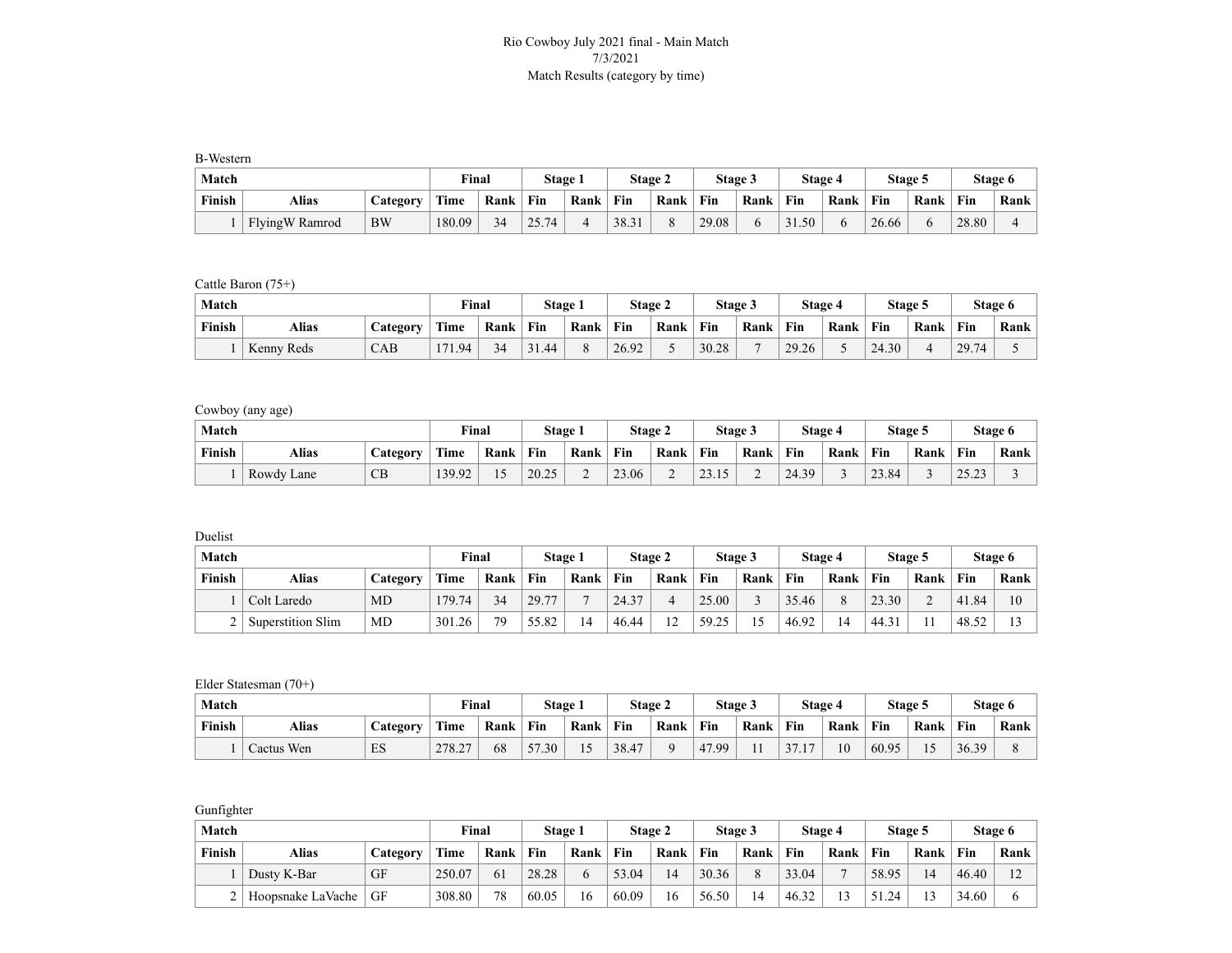Lady Senior Duelist

| Match  |                          |            | Final        |      | Stage 1     |                       | Stage 2 |      |       | Stage 3      | Stage 4 |      | Stage 5 |      |       | Stage 6 |
|--------|--------------------------|------------|--------------|------|-------------|-----------------------|---------|------|-------|--------------|---------|------|---------|------|-------|---------|
| Finish | Alias<br><b>lategory</b> |            | Time         | Rank | Fin         | Rank                  | Fin     | Rank | Fin   | Rank         | Fin     | Rank | Fin     | Rank | Fin   | Rank    |
|        | <b>Bitterroot Beaver</b> | <b>LSD</b> | 337.75<br>75 | 81   | 50<br>44.5. | 1 <sub>0</sub><br>L 4 | 40.91   | 10   | 51.96 | $\sim$<br>13 | 47.18   |      | 98.72   | 16   | 54.39 |         |

Lady Shootist

| Match  |                          |    | Final  |          |       | Stage 1 |       | Stage 2 |       | Stage 3 | Stage 4 |      |       | Stage 5 |                         | Stage 6 |
|--------|--------------------------|----|--------|----------|-------|---------|-------|---------|-------|---------|---------|------|-------|---------|-------------------------|---------|
| Finish | Alias<br><b>Category</b> |    | Time   | Rank     | Fin   | Rank    | Fin   | Rank    | Fin   | Rank    | Fin     | Rank | Fin   | Rank    | Fin                     | Rank    |
|        | Etta Mae                 | LH | 153.98 | $\gamma$ | 27.26 |         | 24.06 |         | 26.49 |         | 25.38   | д    | 29.22 |         | $\overline{C}$<br>2.1.7 | -       |

Lady Wrangler (36+)

| Match  |                          |    | Final  |      | Stage 1 |      |       | Stage 2 |       | <b>Stage 3</b> | Stage 4             |      | Stage 5        |      |            | Stage 6 |
|--------|--------------------------|----|--------|------|---------|------|-------|---------|-------|----------------|---------------------|------|----------------|------|------------|---------|
| Finish | Alias<br><b>Category</b> |    | Time   | Rank | Fin     | Rank | Fin   | Rank    | Fin   | Rank           | Fin                 | Rank | Fin            | Rank | Fin        | Rank    |
|        | Katie Lawless            | LW | 243.00 | 63   | 38.6    | 10   | 29.97 |         | 59.86 | 16             | 2725<br>◡<br>ت سه د |      | 22.12<br>32.12 |      | 45.1<br>19 |         |

Men Shootist

| Match  |                    |                 | Final |      |                                   | Stage 1 |       | Stage 2 |       | <b>Stage 3</b> |       | Stage 4 |       | <b>Stage 5</b> |       | Stage 6 |
|--------|--------------------|-----------------|-------|------|-----------------------------------|---------|-------|---------|-------|----------------|-------|---------|-------|----------------|-------|---------|
| Finish | Alias              | <b>Lategory</b> | Time  | Rank | Fin                               | Rank    | Fin   | Rank    | Fin   | Rank           | Fin   | Rank    | Fin   | Rank           | Fin   | Rank    |
|        | Reverend Ledslinga | <b>SH</b>       | 17.00 |      | $\overline{ }$<br>78 <sub>1</sub> |         | 19.73 |         | 22.18 |                | 22.93 |         | 18.82 |                | 15.56 |         |

Senior Duelist (60+)

| Match  |          |                 | Final  |      | Stage 1 |      | Stage 2 |      | Stage 3 |               | Stage 4 |      | Stage 5 |      | Stage 6 |      |
|--------|----------|-----------------|--------|------|---------|------|---------|------|---------|---------------|---------|------|---------|------|---------|------|
| Finish | Alias    | <b>lategory</b> | Time   | Rank | Fin     | Rank | Fin     | Rank | Fin     | Rank          | Fin     | Rank | Fin     | Rank | Fin     | Rank |
|        | Blindman | <b>SD</b>       | 304.91 | 80   | 45.38   |      | 58.41   |      | 48.52   | $\sim$<br>l 4 | 56.62   | 16   | 44.15   | 10   | 51.83   |      |

Silver Senior (65+)

| Match  |                 |           | Final  |      | Stage 1 |      | Stage 2 |      | Stage 3 |                | Stage 4       |              | <b>Stage 5</b> |      | Stage 6 |      |
|--------|-----------------|-----------|--------|------|---------|------|---------|------|---------|----------------|---------------|--------------|----------------|------|---------|------|
| Finish | Alias           | Category  | Time   | Rank | Fin     | Rank | Fin     | Rank | Fin     | Rank           | Fin           | Rank         | Fin            | Rank | Fin     | Rank |
|        | AZ Beancounter  | <b>SV</b> | 226.88 |      | 36.43   |      | 44.87   | 11   | 40.85   | $\overline{0}$ | $-$<br>$\sim$ |              | 32.14          |      | 36.82   |      |
|        | Paca McMasteers | SV        | 280.91 | 73   | 44.40   |      | .48.57  | 13   | 40.60   |                | 43.58         | $\mathbf{1}$ | 45.92          | ∸    | 57.84   |      |

Wrangler (36+)